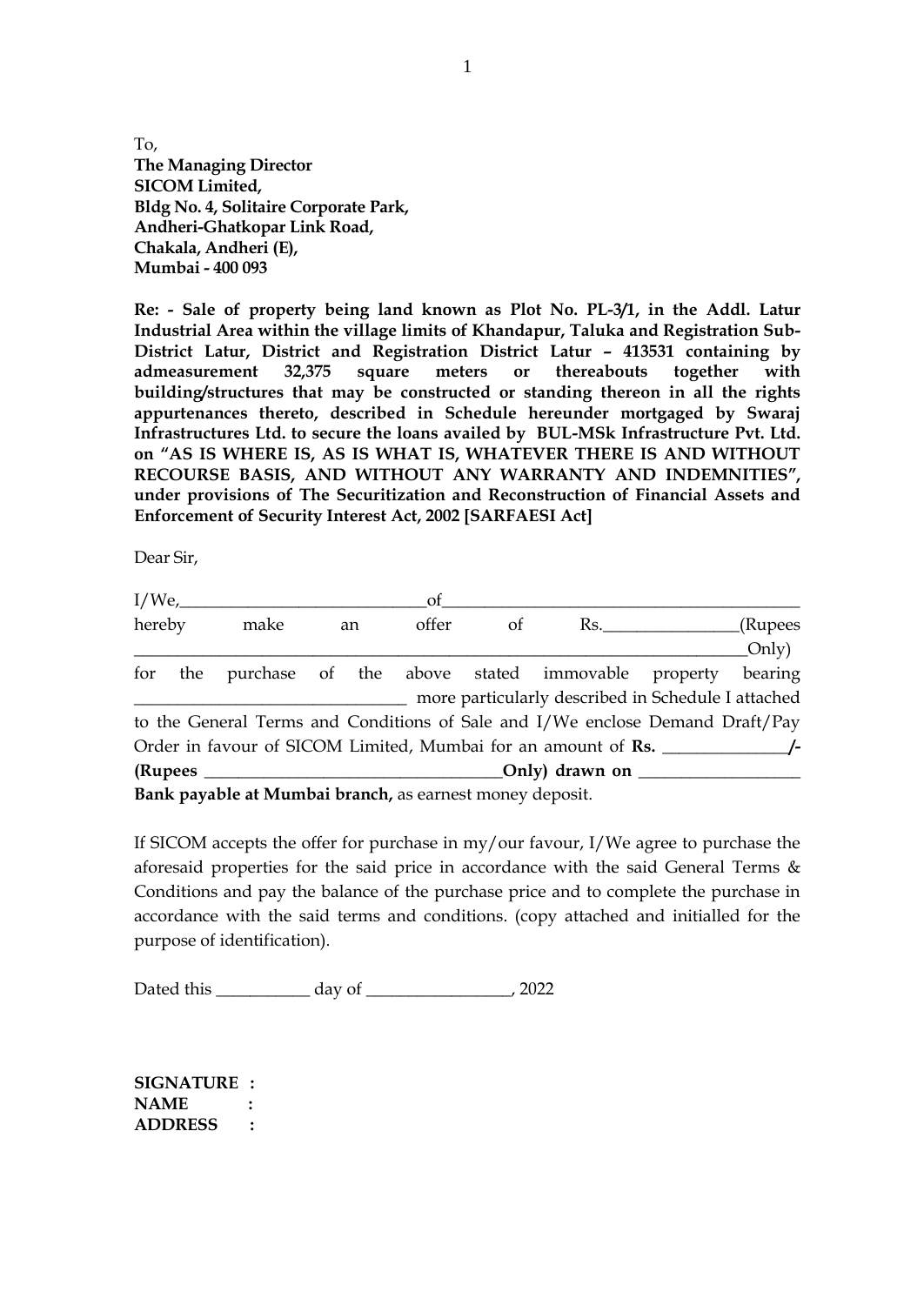## GENERAL TERMS & CONDITIONS OF SALE **(BUL-MSK Infrastructure Private Limited)**

**For Sale of property being land known as Plot No. PL-3/1, in the Addl. Latur Industrial Area within the village limits of Khandapur, Taluka and Registration Sub-District Latur, District and Registration District Latur – 413531 containing by admeasurement 32,375 square meters or thereabouts together with building/structures that may be constructed or standing thereon in all the rights appurtenances thereto, described in Schedule hereunder mortgaged by Swaraj Infrastructures Ltd. to secure the loans availed by BUL-MSK Infrastructure Pvt. Ltd. on "AS IS WHERE IS, AS IS WHAT IS, WHATEVER THERE IS AND WITHOUT RECOURSE BASIS, AND WITHOUT ANY WARRANTY AND INDEMNITIES", under provisions of The Securitization and Reconstruction of Financial Assets and Enforcement of Security Interest Act, 2002 [SARFAESI Act]**

The terms and conditions for sale of secured assets more particularly described in Schedule hereto together with the building and structures standing thereon (hereinafter referred to as "the said property") in possession of SICOM Ltd. (hereinafter referred to as "SICOM") **as mortgagee of Swaraj Infrastructures Ltd.** (hereinafter referred to as "the Mortgagors") by virtue of security documents executed by the Mortgagors in favour of SICOM to secure the term loan Facility availed by **M/s. BUL-MSK Infrastructure Pvt. Ltd.** from SICOM together with interest thereon and all costs, charges and expenses is being sold on "As is where is, as is what is, whatever there is and without recourse basis and without any warranty and indemnities.

------------------------------------------------------------------------------------------------------------------

- 1. SICOM is putting up the said property for sale in exercise of the power of sale available unto them as mortgagee in possession under provisions of The Securitization and Reconstruction of Financial Assets and Enforcement of Security Interest Act, 2002 [SARFAESI Act], the Security Interest (Enforcement) Rules, 2002 and also under the security documents.
- 2. The said property consists of piece and parcel of land situated at Plot No. PL-3/1, Addl. Latur Industrial Area within the village limits of Khandapur, Taluka and Registration Sub-District Latur, District and Registration District Latur – 413531 containing by admeasurement 32,375 square meters or thereabouts together with building/structures that may be constructed or standing thereon in all the rights appurtenances. The bidder/ purchaser shall carry out its own due-diligence and inspection of the Plant and Machinery before submitting its offer and participating in the public auction. SICOM Ltd is selling the property on **"As is where is, as is what is, whatever there is and without recourse basis and without any warranty and indemnities"**. The purchaser shall agree and undertake to abide by the terms and conditions for sale on which the said property is put up for sale by public auction.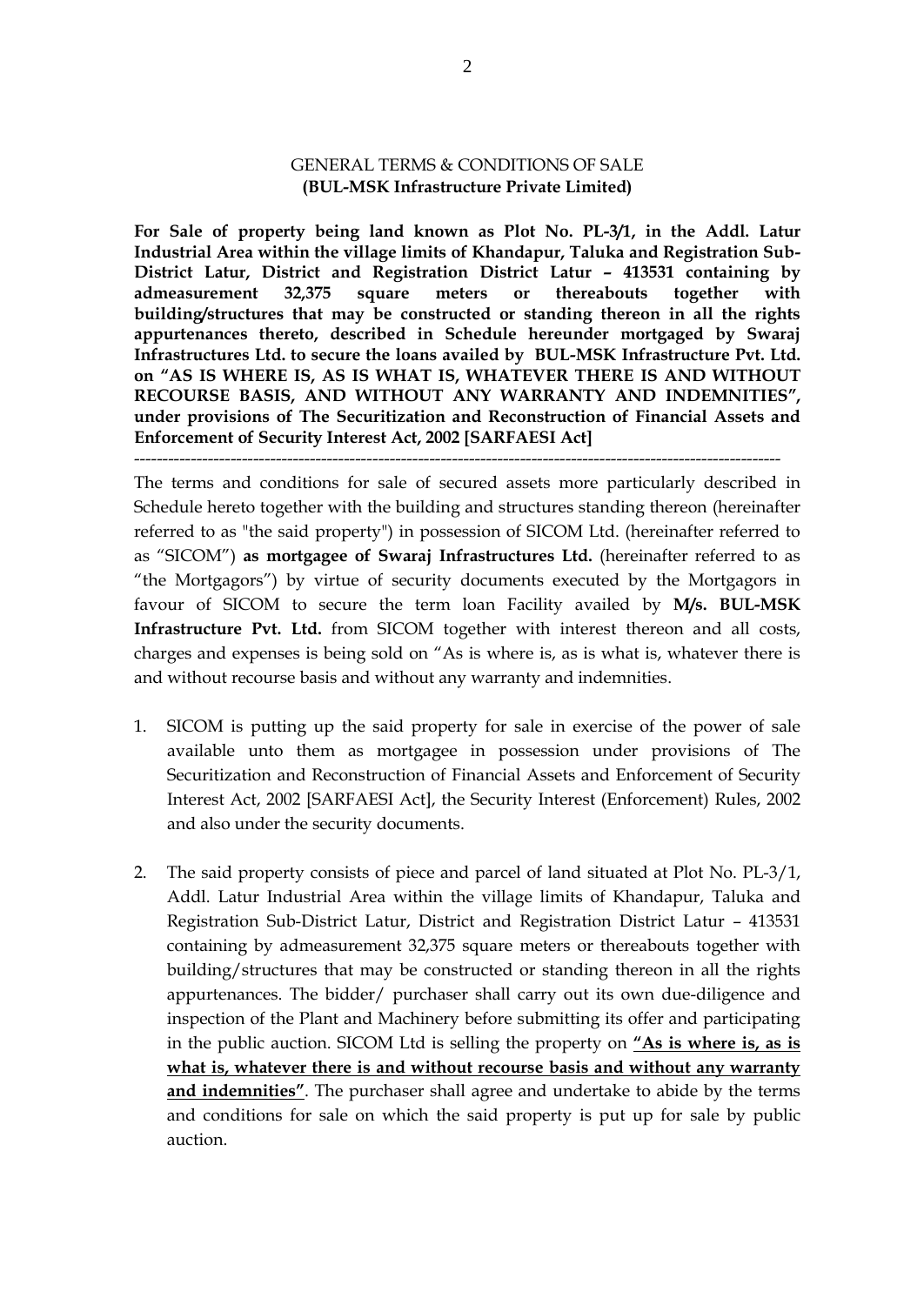- 3. The purchaser shall accept the documents of title available with SICOM as proof of title and shall not make any requisition on title prior thereto.
- 4. The purchaser may take inspection of the property to be sold. Even if the purchaser does not take inspection, he shall be deemed to have inspected all the assets put up for sale on **"As is where is, as is what is, whatever there is and without recourse basis and without any warranty and indemnities"** with regard to the condition thereof, before making the offer for purchase of the same. It is hereby expressly agreed and declared that notwithstanding the provisions of Section-55 of the Transfer of Property Act or any other enactment for the time being in force in that behalf, SICOM shall not be bound to disclose to the purchaser any defect whether material or otherwise in the property whether or not SICOM may be or the purchaser may not be aware of such defect and whether or not the purchaser could not with ordinary care and diligence discover such defects.
- 5. The said property shall be sold in one lot as described in Schedule-I attached hereto, in the condition in which it is on **"As is where is, as is what is, whatever there is and without recourse basis and without any warranty and indemnities"**. and without any guarantee or warranty whatsoever as to the condition or nature or quality or description etc., if any. Offers for part of the properties will not be accepted. In particular, and without prejudice to the generality of the foregoing, the purchaser shall not be entitled to raise any objection on the ground that the description of any items mentioned in Schedule-I does not tally with the items of which delivery is offered or that some of the items are missing or are not existing or are not in working condition.
- 6. The purchaser shall make his own arrangement for getting required consents, permissions, approvals, power connection, water and other facilities and payment of arrears of rates & taxes of the said property and shall meet all the costs of whatever nature to be incurred in that behalf. SICOM shall not be liable to pay any arrears of charges and costs/expenses, if any, in respect of the same. The purchaser shall make own inquiries about arrears of dues for supply of power, water, duties, cess, levies, imposts, taxes, penalties etc. and other facilities, if any, and it shall be borne and paid by the purchaser alone.
- 7. All the rates and taxes in respect of the said properties including Municipal/ Gram Panchayat and Government rates and taxes, the arrears of dues of Statutory Authorities like Provident fund, Sales tax dues, Sales Tax Incentive dues, Central Excise dues, Service Charges/ Fees payable to any service provider or maintenance contractor etc. both past and future, and other outgoings rates & taxes by whatever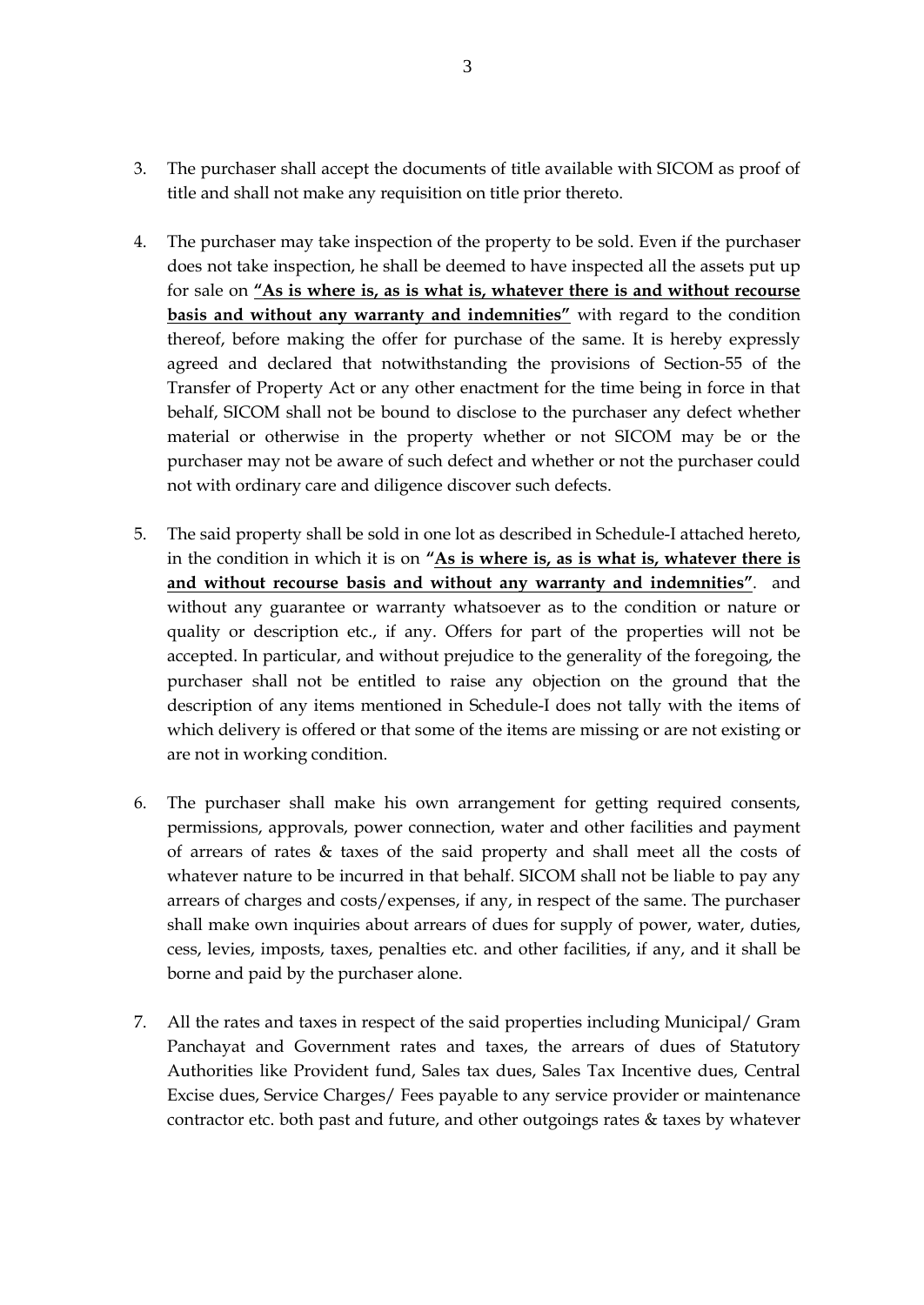name in respect of the said property shall be borne and paid by the purchaser alone. The purchaser shall make own enquiries about arrears of all the dues, charges and payment thereof. The purchaser shall also pay any dues/ charges, if any under VAT in respect of the said property.

- 8. The purchaser shall be solely responsible for getting all the requisite licences, permissions, approvals/clearances, registrations etc. for the property to be transferred in his/its name, at his/its own cost and expense.
- 9. The purchaser shall not be entitled to look into whether the power of sale is being validly exercised and/or whether there are any arrears due or not and also shall not be liable or entitled to look into the application of the proceeds of sale by SICOM.
- 10. SICOM will execute the documents as seller and will give only a covenant against encumbrances by SICOM as Mortgagee and the purchaser shall accept the same.
- 11. (a) SICOM shall not be liable to answer any requisition in respect of which it does not have any information, audited accounts or documents etc. and the purchaser shall not be entitled to revoke the sale or set off any amount against the purchase price or reduce the amount of offer on that or any other ground whatsoever.

 (b)No requisition or objection whatsoever shall be made or taken in respect of title to the property or on account of any documents being unregistered, unstamped or insufficiently stamped or on account of absence of any covenant for production of deeds etc. in respect of the documents to property or on account of any covenant or production of the title deeds if defective or insufficient.

- 12. The price offered shall be paid as under
	- **a) Earnest Money Deposit (EMD) of Rs…….. Lakhs** for assets described in Schedule to be paid along with the offer by RTGS/Demand Draft drawn on any Nationalized Bank/Scheduled Commercial Bank payable at Mumbai Branch in the name of "SICOM LIMITED" to be submitted on or before7th June, 2022 upto 4.00 p.m. or deposited though RTGS/ NEFT in the below given account on or before 7th June, 2022 upto 4.00 p.m.

| <b>Beneficiary Name</b>      | <b>SICOM Limited</b>                       |
|------------------------------|--------------------------------------------|
| <b>Beneficiary Bank Name</b> | <b>HDFC</b> Bank                           |
| Beneficiary Account No.      | 00010350003084                             |
| <b>Branch Address</b>        | 101-104, Tulsiani Chambers, Nariman Point, |

NEFT/RTGS details for deposit of EMD is as given below: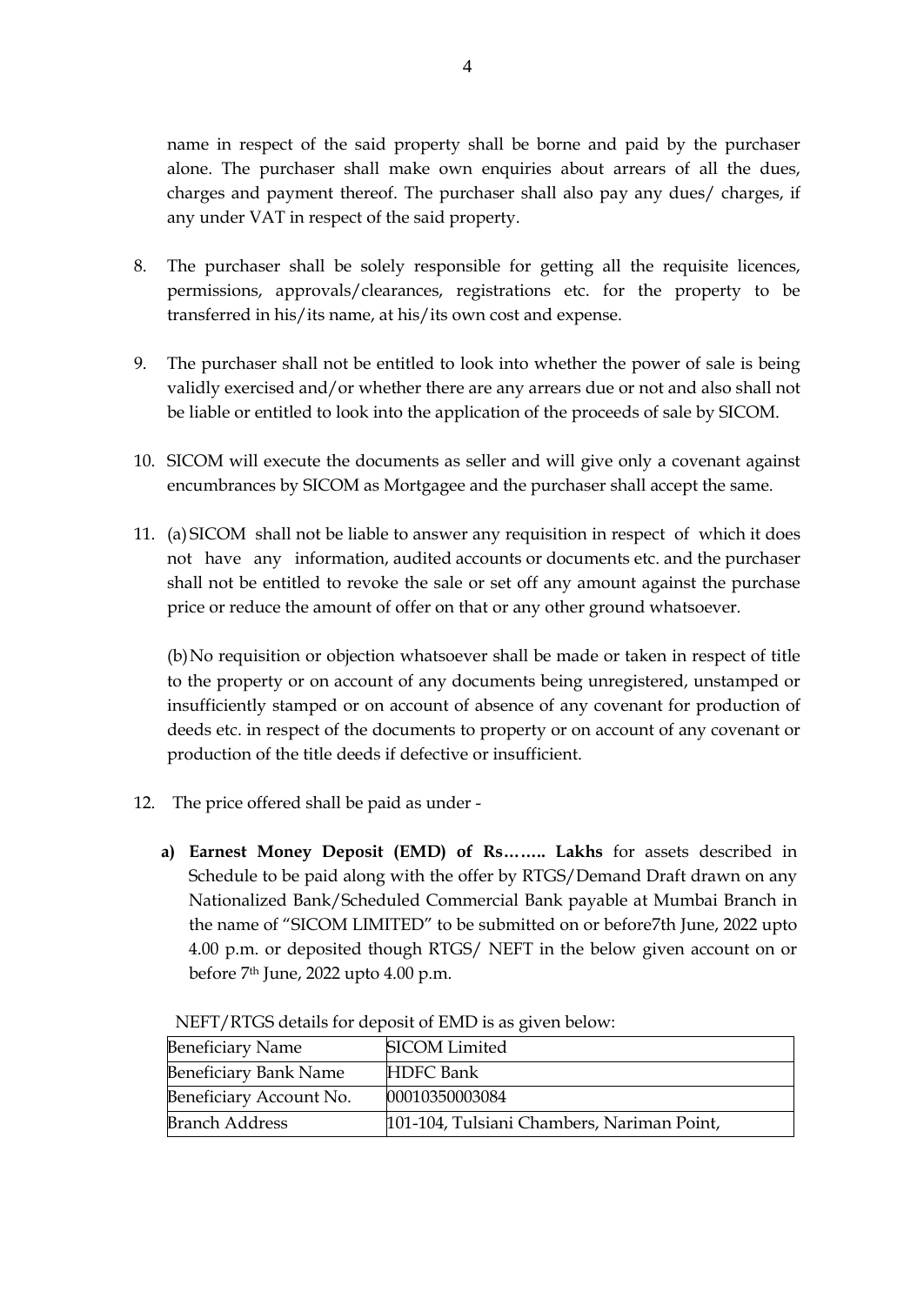|                  | Mumbai-400021 |
|------------------|---------------|
| <b>IFSC Code</b> | HDFC0000001   |

- b) A further payment of 25% of the offer amount (less amount paid as EMD) to be paid immediately or not later than the next working day on confirmation of sale by SICOM, by RTGS/ Demand Draft drawn on any Nationalised Bank/Scheduled Commercial Bank payable at Mumbai in the name of SICOM Ltd.
- c) The balance amount of 75% of the purchase price shall be paid on or before 15 days (fifteen days) from the date of acceptance and confirmation of offer by SICOM and if 15th day is Sunday or other Holiday, then on immediate next working day.
- 13. The offer not accompanied with EMD, an accepted and signed copy of general terms and conditions shall be treated as invalid and the bidder shall not be allowed to attend bidding process.
- 14. The bid increase amount will be Rs. 1,00,000/- and in multiples thereof.
- 15. Prospective bidders may avail online training from service provider **M/s. e-Procurement Technologies Ltd. (Auction Tiger)** and Mr. Ram Sharma (Mobile No. 8000023297, E-mail ID[-ramprasad@auctiontiger.net\)](mailto:ramprasad@auctiontiger.net). Helpline E-mail ID: [support@auctiontiger.net.](mailto:support@auctiontiger.net)
- 16. Prospective bidders are advised to visit website [https://eauction.auctiontiger.net](https://eauction.auctiontiger.net/) for detailed terms & conditions and procedure of sale before submitting their bids. The auction sale is subject to the general terms and conditions of sale the above mentioned property, a separate copy whereof can be obtained by bidders from [www.sicomindia.com](http://www.sicomindia.com/) or [https://eauction.auctiontiger.net](https://eauction.auctiontiger.net/)**.** Even if the bidder does not obtain a copy of the general terms and conditions of sale, it would be presumed that the bidder has obtained, perused, examined and accepted the same.
- 17. From the date of acceptance of offer, said property will be at the risk of the purchaser and SICOM shall not be in any way responsible for any damage or loss thereto. The purchaser shall get the same insured at his cost.
- 18. The intending purchaser to give particulars about himself/itself covering the following:
- a) Name, address and telephone/telex/fax number/email id of the Purchaser;
- b) Full name of the person with designation to be contacted;
- c) Whether purchaser is a sole proprietor/ partnership/Private Limited Company/ Public Limited Company;
- d) Date and place of registration/ incorporation;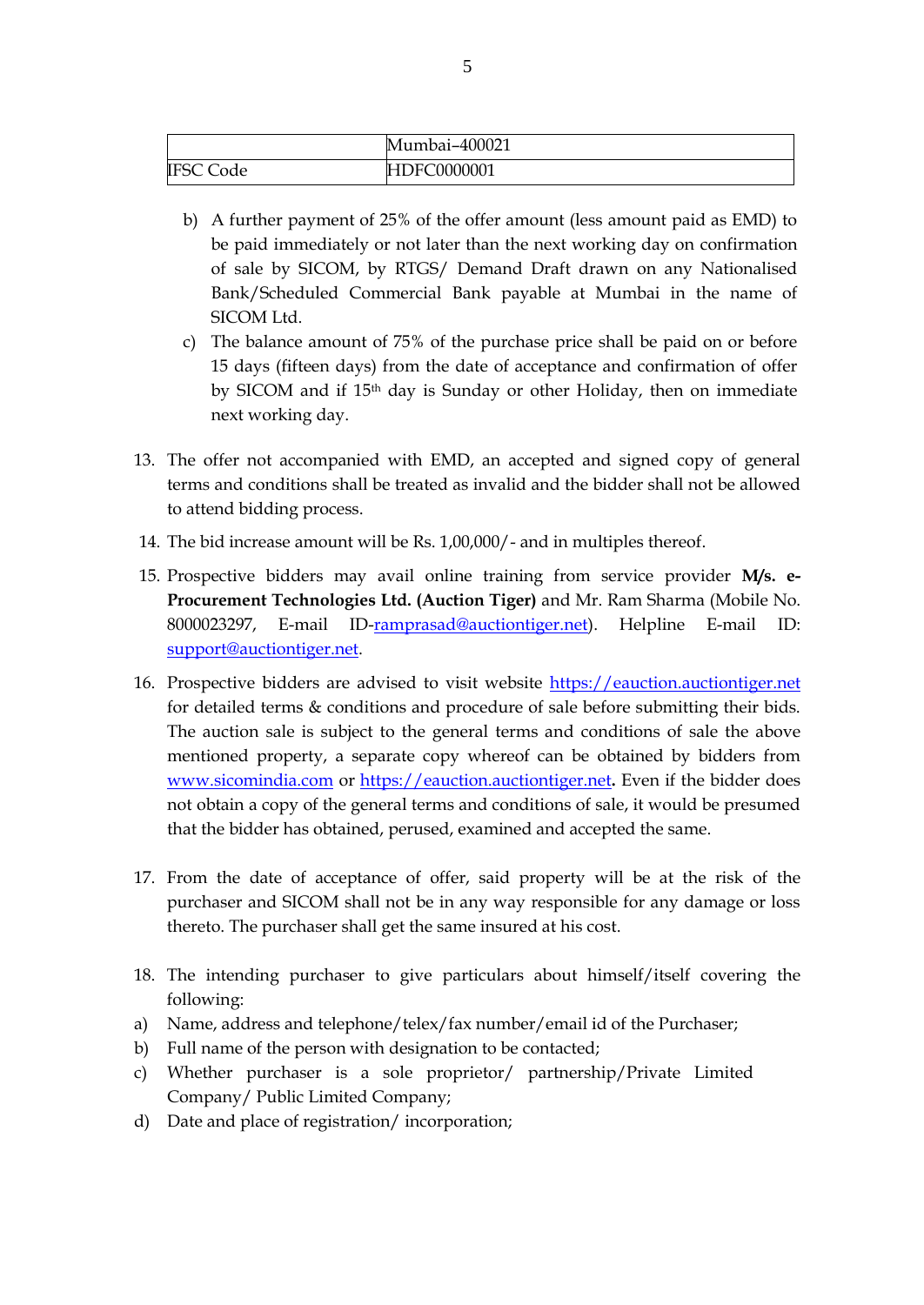- e) Brief history of the firm/Company including subsidiaries and associates, if any;
- f) Present business activity;
- g) Financial position; IT Returns for 3 Assessment Year
- h) Banker's name and address along with letter of authority to get information
- i) Term loans, if any, availed from Financial Institutions/ Banks; and
- j) Any other information as may be required by SICOM.
- 19. The purchaser shall have right to buy the property in his name or nominate any other person or entity to acquire the property. On the purchaser or nominee paying to SICOM the full purchase price, SICOM shall put the purchaser or any other person or entity nominated by Purchaser in possession of the said property.
- 20. On payment of the full purchase price, should SICOM be required to execute any documents/agreements etc, the same will be at the cost of the purchaser or any other person or entity nominated by Purchaser, including the stamp duty, registration charges, solicitor's charges and all other costs, charges and expenses in relation to the same.
- 21. If the purchaser fails to pay the said further amount as indicated in para 12 (b) or 12 (c) above or on the date specified (time being the essence of the contract) or if the sale is not completed by reason of any default of the purchaser, SICOM shall be entitled to forfeit all the moneys till then paid by the purchaser as aforesaid and to put up the said property for resale/disposal in its absolute discretion and all costs, charges and expenses incurred by SICOM due to such default shall be borne and paid by the purchaser and the purchaser shall be bound to make good any deficiency arising on such resale by SICOM and he/it shall not be entitled to make any claim in respect of any amount in the event of the property on resale realizing a higher price than that offered by the defaulting purchaser.
- 22. If the offer is not accepted by SICOM, SICOM will refund to the Offerer the Earnest Money Deposit amount preferably within three weeks' time from the date of the decision regarding non-acceptance of the offer and **no interest shall be payable by SICOM on the said earnest money deposit.**
- 23. In case of failure to give complete information or to fill in the offer form completely or, any non-compliance whatsoever with any of the conditions set forth herein, or the offer not being accompanied by the earnest money deposit, or the offer being less than the reserve price SICOM shall be entitled to reject the offer.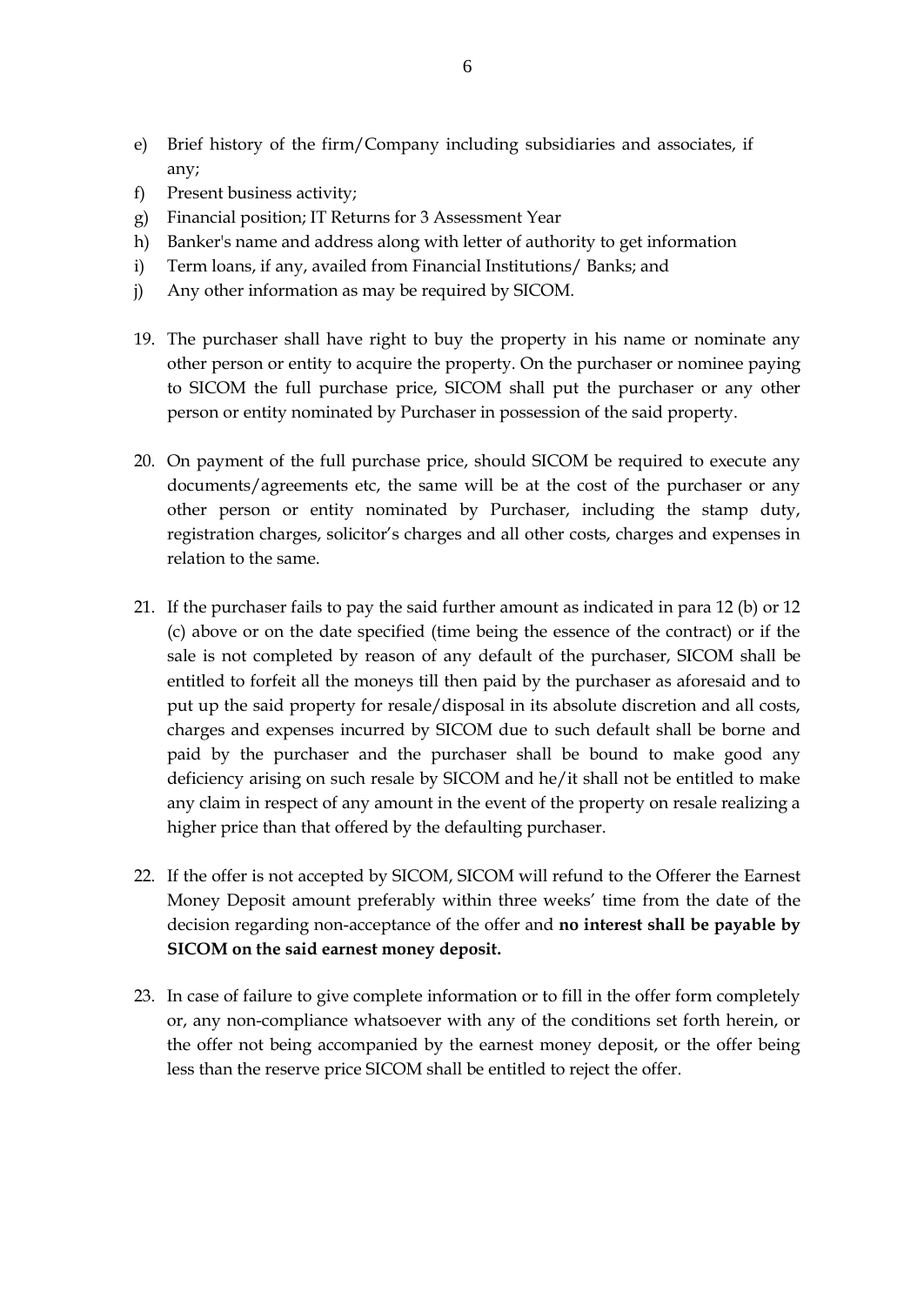- 24. The above-mentioned mortgaged property is being sold on **"As is where is as is what is, whatever there is and without recourse basis and without any indemnities and guarantees".**
- 25. SICOM is not bound to accept the highest offer or any offer and may accept any offer or reject all as it shall, in its absolute discretion deem fit.
- 26. SICOM Ltd reserves the right to cancel/postpone the public auction process at any point without assigning any reason thereof.
- 27. SICOM Ltd reserves the right of rejecting/ cancelling/not considering any particular offer or offers without assigning any reason thereof. Post opening of offers there will be an open bidding between all bidders.
- 28. All the valid bidders/tenderers or their authorized representatives are requested to participate in the e-auction.
- 29. To the best of the knowledge and information of SICOM Ltd, no encumbrance exists on the property save and except 1st charge on it. The bidder shall make himself/herself satisfied in all aspects, including but not limited to any charge, lien, taxes or any other dues. The bidder is further advised to carry out his/her own due-diligence with regards to the said property. SICOM Ltd will not be held responsible for any charge, lien, encumbrance, property tax or any other dues to anybody in respect of the property under the sale. All statutory liabilities/taxes/maintenance, fee/electricity/water charges, gram panchayat & municipal charges, etc. outstanding as on date and yet to fall due would be ascertained by the bidder(s) and would be borne by the successful bidder/purchaser. SICOM Ltd does not take any responsibility to provide information on the same nor to pay any charges on the mortgaged property of whatsoever nature.
- 30. It shall be the responsibility of the Purchaser/successful bidder to pay 1% (One percentage) of the sale consideration towards Income Tax u/s 194 I A of the Income Tax Act and SICOM shall not take responsibility for the same. Such Income Tax shall be paid by the purchaser/successful bidder over and above the price offered by purchaser/successful bidder to SICOM and SICOM shall get the offered/bid price without it being subjected to any type/sort of deduction therefrom.